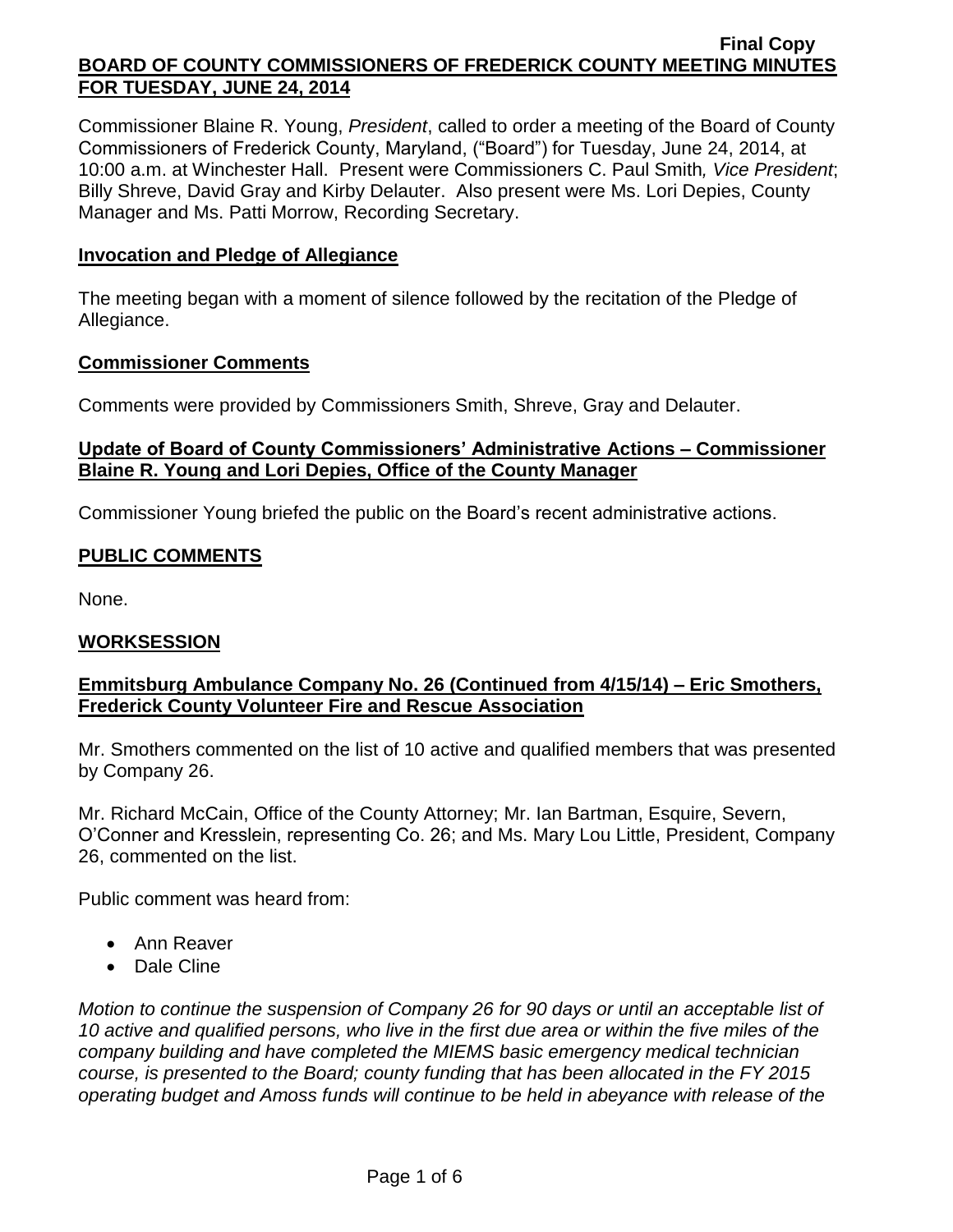*funds to occur only after Company 26 submits an acceptable list of 10 active and qualified persons; career personnel will continue to respond from Company 6 (Vigilant Hose Company of Emmitsburg) with Company 6 to receive revenues collected from the Ambulance Transport Fees and subscription club payments – Passed 5-0.*

| <b>COMMISSIONERS</b> | <b>MOTION</b> | <b>SECOND</b> | <b>YES</b>           | <b>NO</b> | <b>ABSTAIN</b> | <b>NOT PRESENT</b> |
|----------------------|---------------|---------------|----------------------|-----------|----------------|--------------------|
| Young                |               |               |                      |           |                |                    |
| <b>Smith</b>         |               |               |                      |           |                |                    |
| <b>Shreve</b>        |               |               | $\ddot{\phantom{0}}$ |           |                |                    |
| Grav                 |               |               |                      |           |                |                    |
| <b>Delauter</b>      |               |               | v                    |           |                |                    |

Commissioner Shreve requested a list be drafted that would identify the areas of qualifications of the list of 10 members.

(The Board took a break from 11:30 to 11:40 a.m.)

### **ADMINISTRATIVE BUSINESS**

### **Board of Education (BOE) School Construction Amendment #14-15 and #BT-14-200 – Regina Howell, Budget Office, Office of the County Manager**

*Motion to approve BOE school construction amendment #14-15 and #BT-14-200 as presented – Passed 5-0.*

| <b>COMMISSIONERS</b> | <b>MOTION</b> | <b>SECOND</b> | <b>YES</b> | <b>NO</b> | <b>ABSTAIN</b> | <b>NOT PRESENT</b> |
|----------------------|---------------|---------------|------------|-----------|----------------|--------------------|
| Young                |               |               |            |           |                |                    |
| <b>Smith</b>         |               |               |            |           |                |                    |
| <b>Shreve</b>        |               |               |            |           |                |                    |
| Grav                 |               |               |            |           |                |                    |
| <b>Delauter</b>      |               | ,,            |            |           |                |                    |

### **Adoption of the Frederick Community College's (FCC) FY 2015 Budget (Operating Budget, Auxiliary Budgets, Capital Budget, and Capital Improvements Program) – Doug Browning and Dana McDonald, FCC**

*Mr. Browning and Ms. McDonald presented the FCC FY 2015 budget.*

*Motion to approve the FCC FY 2015 budget was approved as presented – 5-0.*

| <b>COMMISSIONERS</b> | <b>MOTION</b> | <b>SECOND</b> | <b>YES</b> | <b>NO</b> | <b>ABSTAIN</b> | <b>NOT PRESENT</b> |
|----------------------|---------------|---------------|------------|-----------|----------------|--------------------|
| Young                |               |               |            |           |                |                    |
| <b>Smith</b>         |               |               |            |           |                |                    |
| <b>Shreve</b>        |               |               |            |           |                |                    |
| Gray                 |               |               |            |           |                |                    |
| <b>Delauter</b>      |               |               | n          |           |                |                    |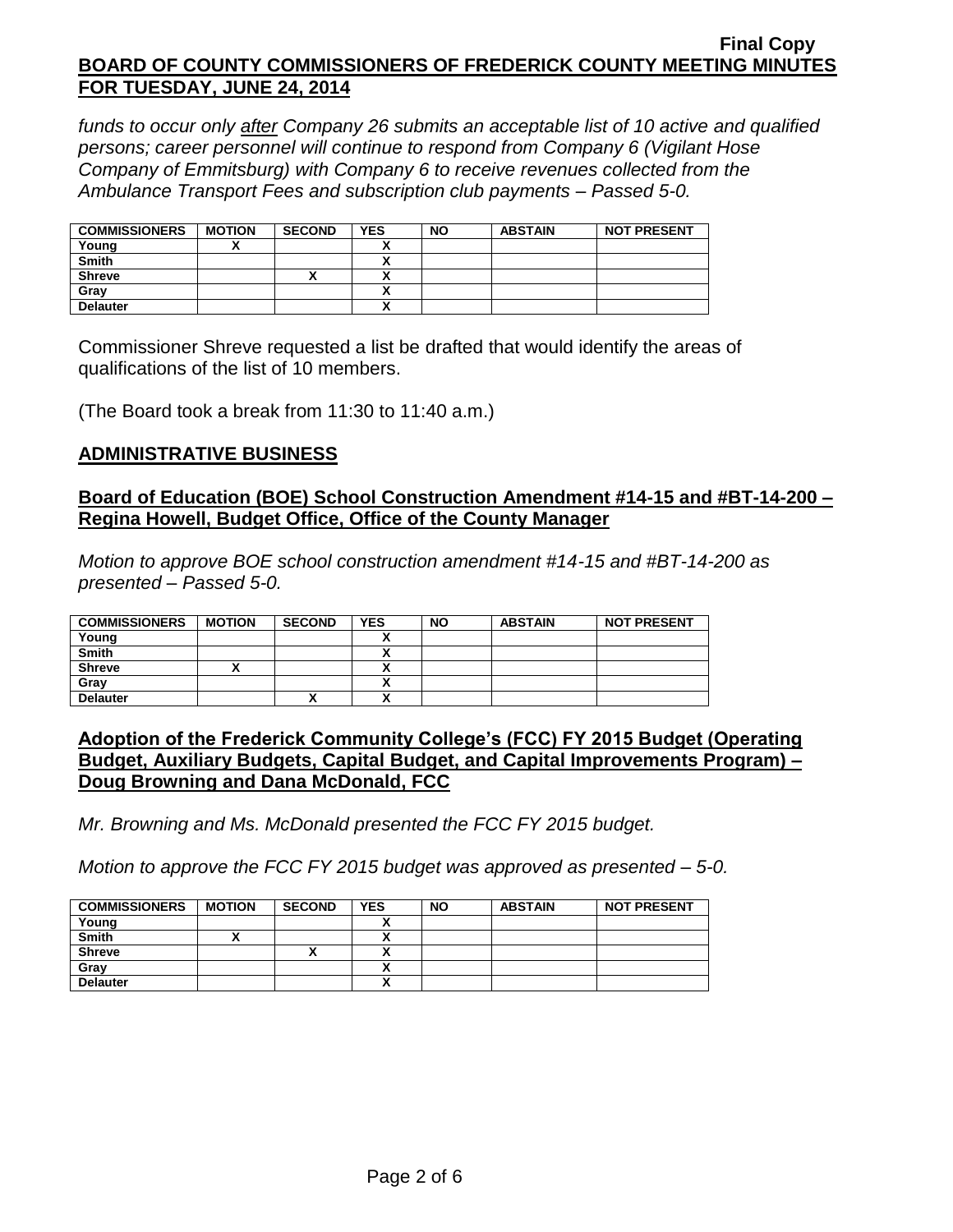### **Adoption of the FY 2015 Operating and Capital Budgets and Approval of the FY 2015 - 2020 Capital Improvements Program (CIP) – Regina Howell, Budget Office, Office of the County Manager**

Ms. Howell presented the proposed budgets.

It was requested to vote separately on the capital and operating budgets.

*Motion to approve the FY 2015 – 2020 CIP as presented – Passed 5-0.*

| <b>COMMISSIONERS</b> | <b>MOTION</b> | <b>SECOND</b> | <b>YES</b> | <b>NO</b> | <b>ABSTAIN</b> | <b>NOT PRESENT</b> |
|----------------------|---------------|---------------|------------|-----------|----------------|--------------------|
| Young                |               |               |            |           |                |                    |
| <b>Smith</b>         |               |               |            |           |                |                    |
| <b>Shreve</b>        | ,,            |               |            |           |                |                    |
| Gray                 |               | Δ             |            |           |                |                    |
| <b>Delauter</b>      |               |               |            |           |                |                    |

*Motion to adopt the FY 2015 Capital Budget as presented – Passed 5-0.*

| <b>COMMISSIONERS</b> | <b>MOTION</b> | <b>SECOND</b> | <b>YES</b> | <b>NO</b> | <b>ABSTAIN</b> | <b>NOT PRESENT</b> |
|----------------------|---------------|---------------|------------|-----------|----------------|--------------------|
| Young                |               |               |            |           |                |                    |
| Smith                |               |               |            |           |                |                    |
| <b>Shreve</b>        | ,,            |               |            |           |                |                    |
| Gray                 |               | Λ             |            |           |                |                    |
| <b>Delauter</b>      |               |               |            |           |                |                    |

(A copy of the approved/adopted ordinance can be obtained in the County Manager's Office or from the county's website, [www.FrederickCountyMD.gov.](http://www.frederickcountymd.gov/))

*Motion to adopt the FY 2015 Operating Budgets as presented – Passed 4-1.*

| <b>COMMISSIONERS</b> | <b>MOTION</b> | <b>SECOND</b> | <b>YES</b> | <b>NO</b> | <b>ABSTAIN</b> | <b>NOT PRESENT</b> |
|----------------------|---------------|---------------|------------|-----------|----------------|--------------------|
| Young                |               |               |            |           |                |                    |
| <b>Smith</b>         |               |               |            |           |                |                    |
| <b>Shreve</b>        |               |               |            |           |                |                    |
| Gray                 |               |               |            |           |                |                    |
| <b>Delauter</b>      |               |               |            |           |                |                    |

(A copy of the approved/adopted ordinance can be obtained in the County Manager's Office or from the county's website, [www.FrederickCountyMD.gov.](http://www.frederickcountymd.gov/))

# **PUBLIC COMMENTS**

None.

# **QUESTIONS – PRESS**

None.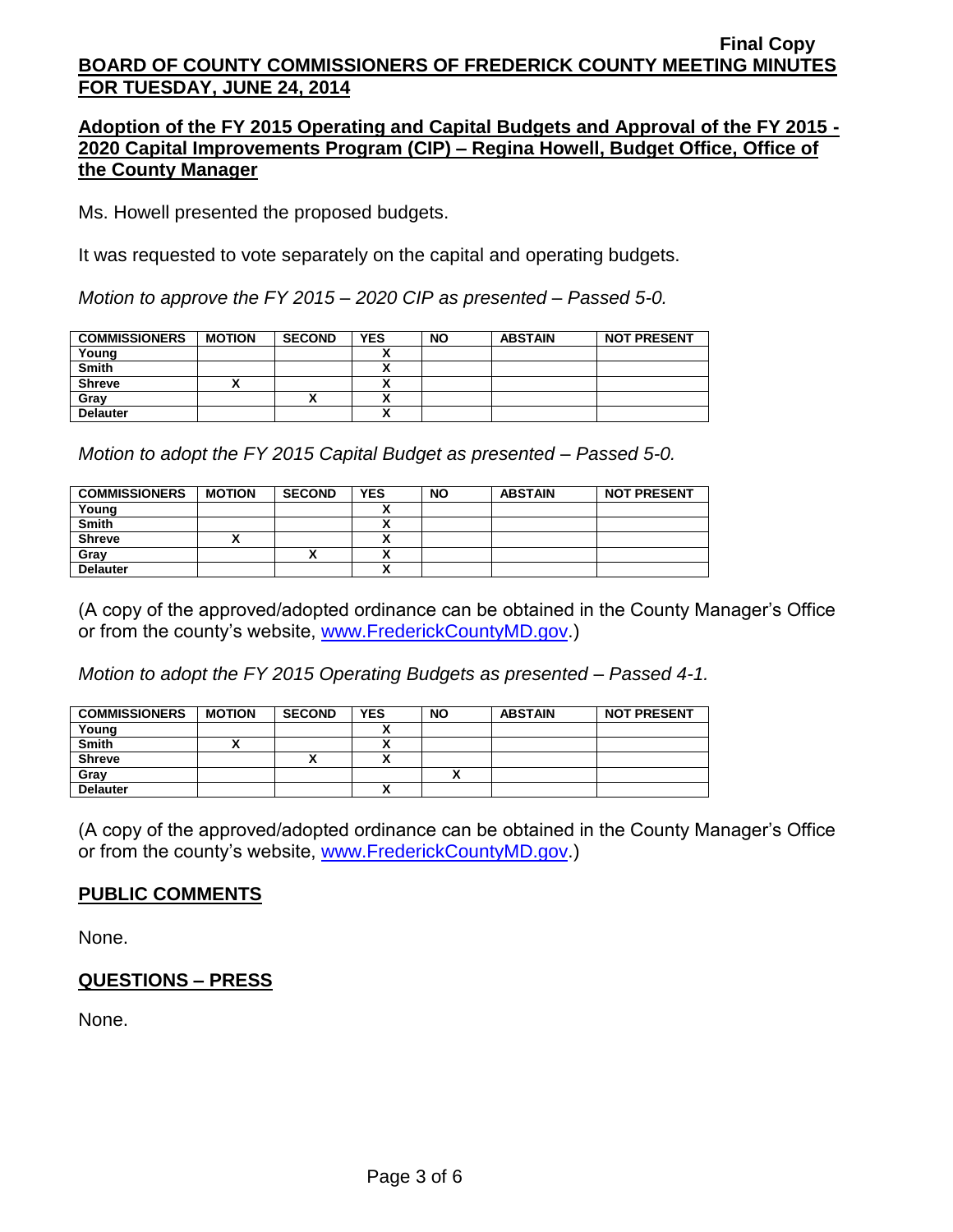# **COMMISSIONER COMMENTS**

None.

# **CLOSED SESSION**

Maryland Annotated Code State Government Article § 10-508(a) (7) To consult with counsel to obtain legal advice on a legal matter; and (8) To consult with staff, consultants, or other individuals about pending or potential litigation.

Topic – To discuss with the County Attorney the legal consequences and legal strategy for complying with an existing agreement.

*Motion to go into closed session – Passed 4-0-1.*

| <b>COMMISSIONERS</b> | <b>MOTION</b> | <b>SECOND</b> | <b>YES</b> | <b>NO</b> | <b>ABSTAIN</b> | <b>NOT PRESENT</b> |
|----------------------|---------------|---------------|------------|-----------|----------------|--------------------|
| Young                |               |               |            |           |                |                    |
| <b>Smith</b>         |               |               |            |           |                |                    |
| <b>Shreve</b>        |               | ^             |            |           |                |                    |
| Gray                 |               |               |            |           |                |                    |
| <b>Delauter</b>      |               |               | ~          |           |                |                    |

# **ADJOURN**

The meeting adjourned at 12:25 p.m.

Patricia Morrow Recording Secretary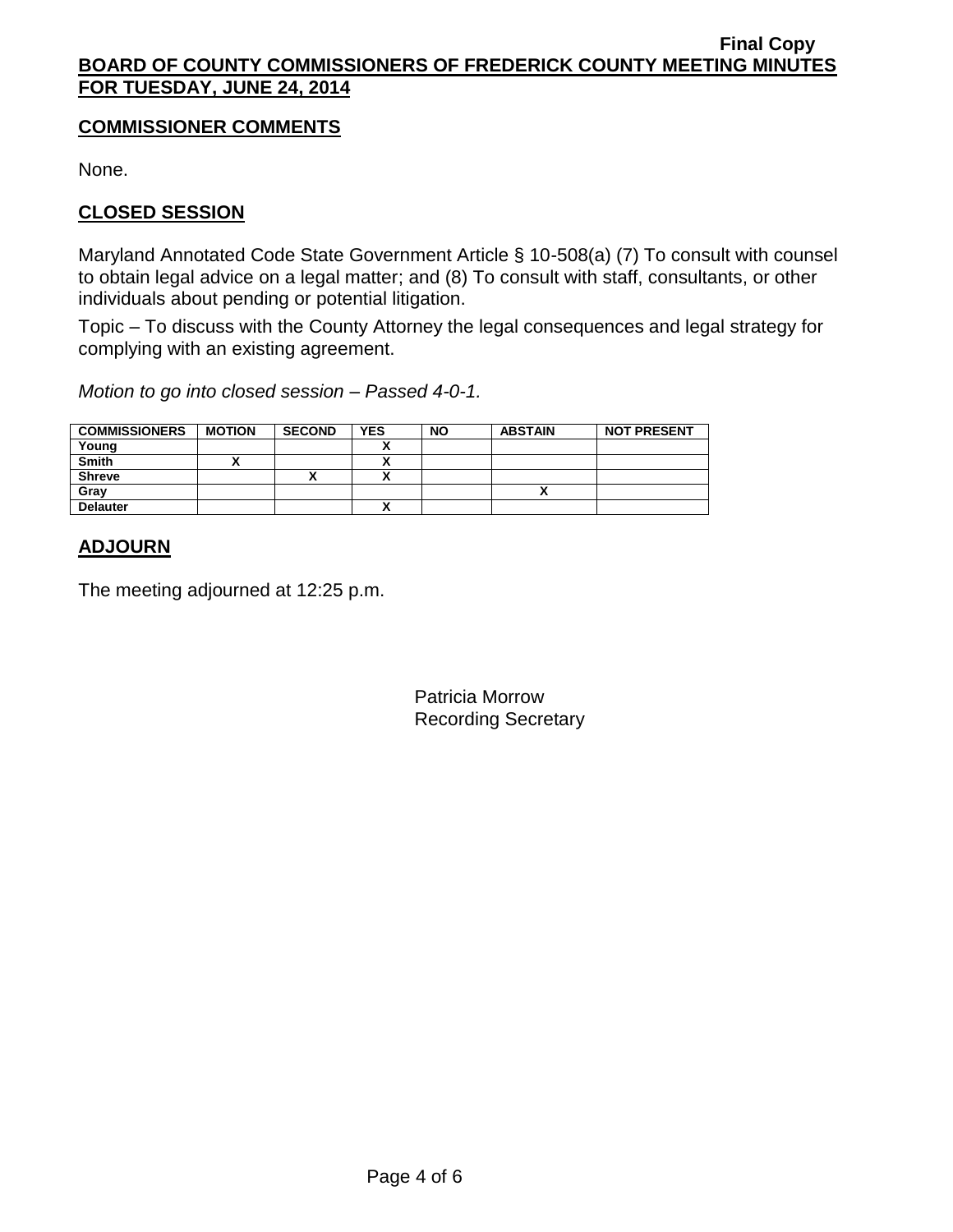# **FORM OF STATEMENT FOR CLOSING THE MEETING OF TUESDAY, JUNE 24, 2014**

# **STATUTORY AUTHORITY TO CLOSE SESSION**

### **State Government Article §10-508(a):**

(7) To consult with counsel to obtain legal advice on a legal matter; and (8) To consult with staff, consultants, or other individuals about pending or potential litigation.

### **Motion:**

Commissioner Smith moved to go into closed session in accordance with Maryland Annotated Code State Government Article §10-508(a) (7) To consult with counsel to obtain legal advice on a legal matter; and (8) To consult with staff, consultants, or other individuals about pending or potential litigation. Commissioner Shreve seconded the motion that passed 4-0-1. Commissioner Gray abstained.

# **Time and Location:**

12:30 p.m. – Third Floor Meeting Room, Winchester Hall

# **Topic to be Discussed:**

To discuss with the County Attorney the legal consequences and legal strategy for complying with an existing agreement.

> Patti Morrow Recording Secretary